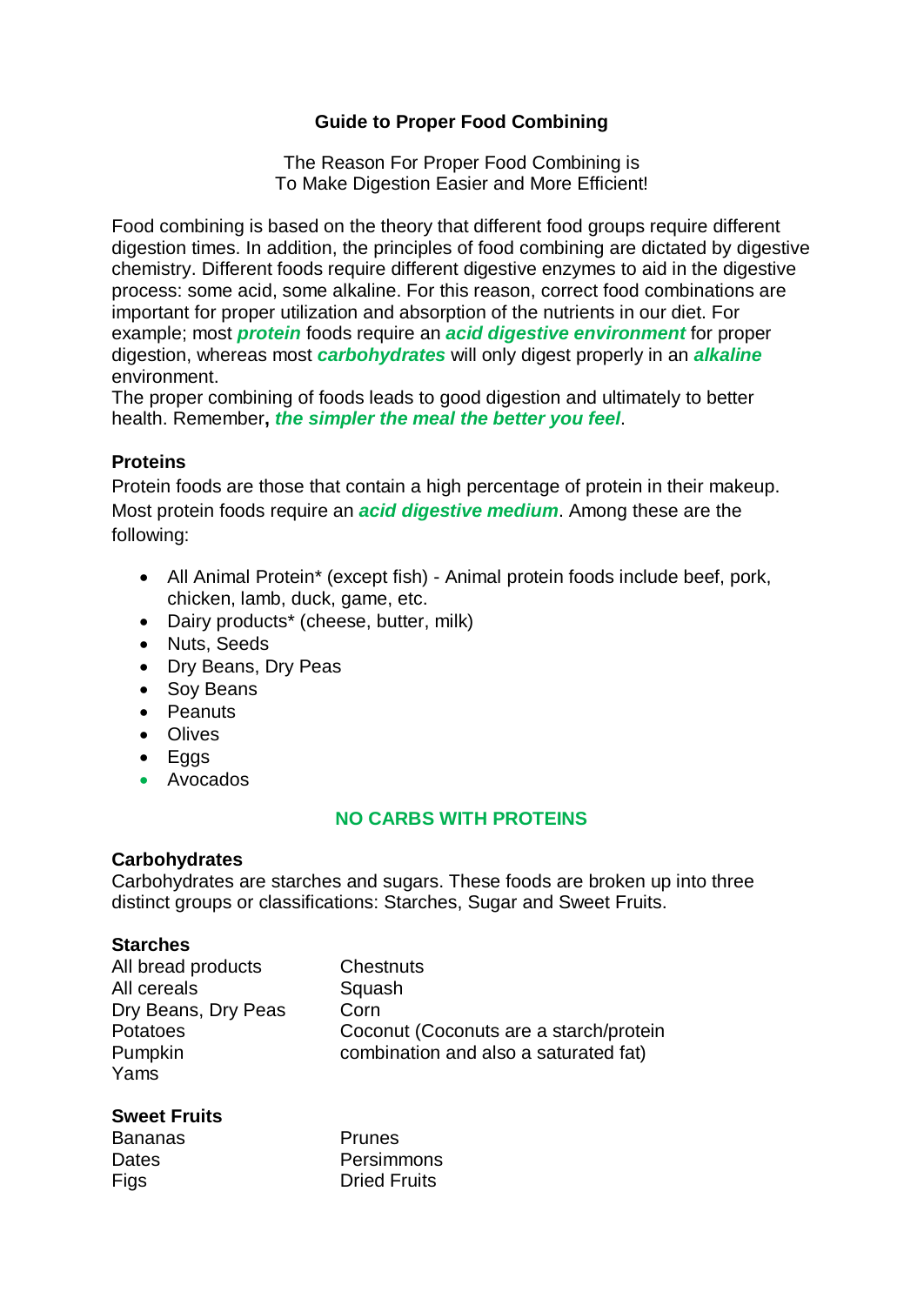## Raisins

| <b>Sugars</b>         |              |
|-----------------------|--------------|
| Pure Maple Syrup*     | Rutabaga     |
| Pure Honey*           | <b>Beets</b> |
| <b>Mildly Starchy</b> | Artichokes   |
| Carrots               | Parsnips     |

\*These foods are not recommended but are included for clarity.

# **General Principles of Food Combining**:

## **Main Guidelines:**

1.- Avoid eating proteins with carbohydrates. Protein foods require an acid medium for digestion whereas most carbohydrates will only digest properly in an alkaline setting.

2.- Salads combine very well with proteins or starches. Non starchy vegetables may be combined with proteins or starch. Green, leafy vegetables combine very well with most other foods and should form the major part of one's daily diet.

3.- Do not consume starch and sugars together.

4.- Eat melons alone. They do not combine with other foods.

5.- Avoid desserts. Eaten after meals, desserts simply sit in the stomach and ferment. Bacteria turn them into alcohols, acetic acids and vinegars.

6.- Sprouts/Grains: The best way to eat grains is as sprouts. When grains are sprouted, they come alive with enzymes and oxygen. They become a pre-digested food. Other seeds and legumes may be sprouted as well.

7.- Chew all food until it is close to liquid in consistency. We can easily assimilate foods which are the most liquefied.

8.- Water: Alkaline water should be consumed throughout the day. Do not allow your thirst to build up and always avoid dehydration. Water should not be consumed in a large amount at one time. It is better to have a smaller, but continual, flow of water throughout the day for proper assimilation and detoxification. Water is important; therefore, make it the best quality you can. Avoid distilled and chlorinated water for health's sake. Use only a chemical free, clean, restructured and alkalizing water.

# **Other Important Rules:**

1.- Eat acids and starches during separate meals. Acids neutralize the alkaline medium required for starch digestion resulting in indigestion.

2. - Avoid eating carbohydrates with acid fruits. This combination may neutralize the enzymes needed for proper digestion.

3.- Eat only one kind of protein food during a meal. Do not consume two proteins of diferent character and composition (such as nuts and cheese) during the same meal. 4.- Eat proteins and acid foods during separate meals. The acid foods inhibit the secretion of the digestive acids required for protein digestion. Undigested proteins putrefy in bacterial decomposition and produce some potent toxins.